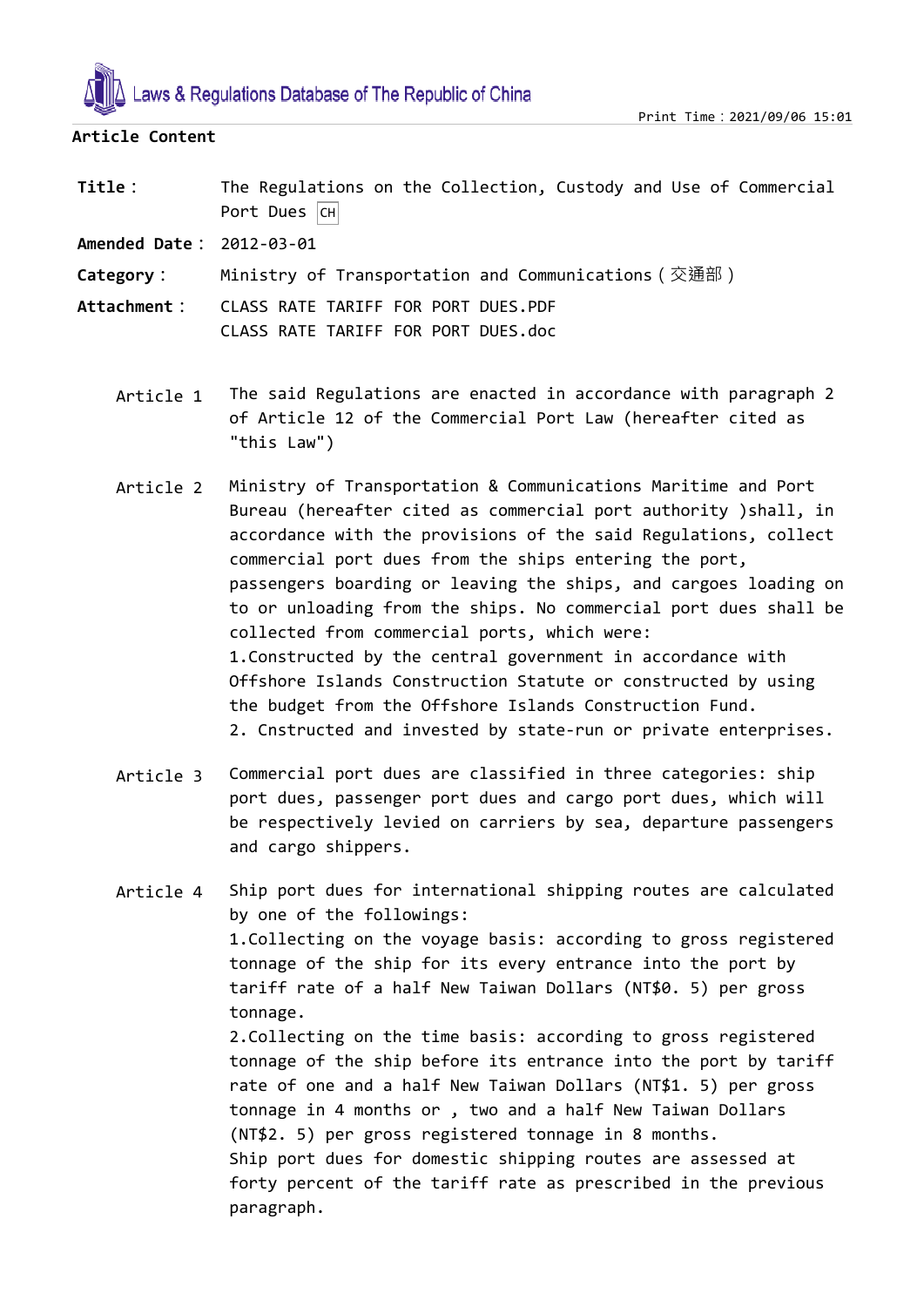- Article 5 Passenger port dues are collected from passengers for each departure by the tariff rate of forty New Taiwan Dollars (NT\$ 40).
- Article 6 Cargo port dues for international shipping routes are classified into three categories: bulk & general cargoes, full container load cargoes, and less than container load cargoes, and are collecting by following rules: 1.Cargo port dues on bulk & general cargoes, full container load cargoes are assessed according to those rates and rules as assigned in Tariff of Cargo Port Dues for bulk & general cargoes and full container cargoes. 2.Cargo port dues on less than container load cargoes are assessed based on revenue tons of different cargoes consolidated in the container by the tariff rate of eighty New Taiwan Dollars (NT\$ 80) per revenue ton. The total amount of cargo port dues is limited to the third tariff rate of less than 20 feet for each filing sheet , no cargo port dues shall be collected if less than one hundred New Taiwan Dollars (NT\$ 100). Cargo port dues for domestic shipping route are assessed at forty percent of the tariff rate as assigned for the international shipping routes. If bulk & general cargoes and full container load cargoes which contain two or more kinds of cargo rates happen to be on the

same shipping order or bill of lading, they should be assessed by different rates separately. Whereas the rates cannot be differentiated clearly, their cargo port dues will be assessed at the lower tariff rate classification. CLASS RATE TARIFF FOR PORT DUES.PDF CLASS RATE TARIFF FOR PORT DUES.doc

Article 7 The commercial port authority collects the price difference by one of the following: 1.If the commercial port dues collecting system cannot recognize the size of the container, and charges it the tariff rate of 20 feet less container load cargo, but which is 21 feet above after the verification. 2.The pay-party who is levied on Port Dues and his consignedcustoms-broker should fill out the container number of full container load cargo in Customs Declaration Sheet, whereas not to, results in charging the Port Dues by less than container load cargo instead after the verification.

Article 8 No ship port dues shall be collected from the following ships entering the port: 1.Public services ships used by government, or ships under government's requisition or employment. 2.Ships approved by commercial port authority that carry salvation materials.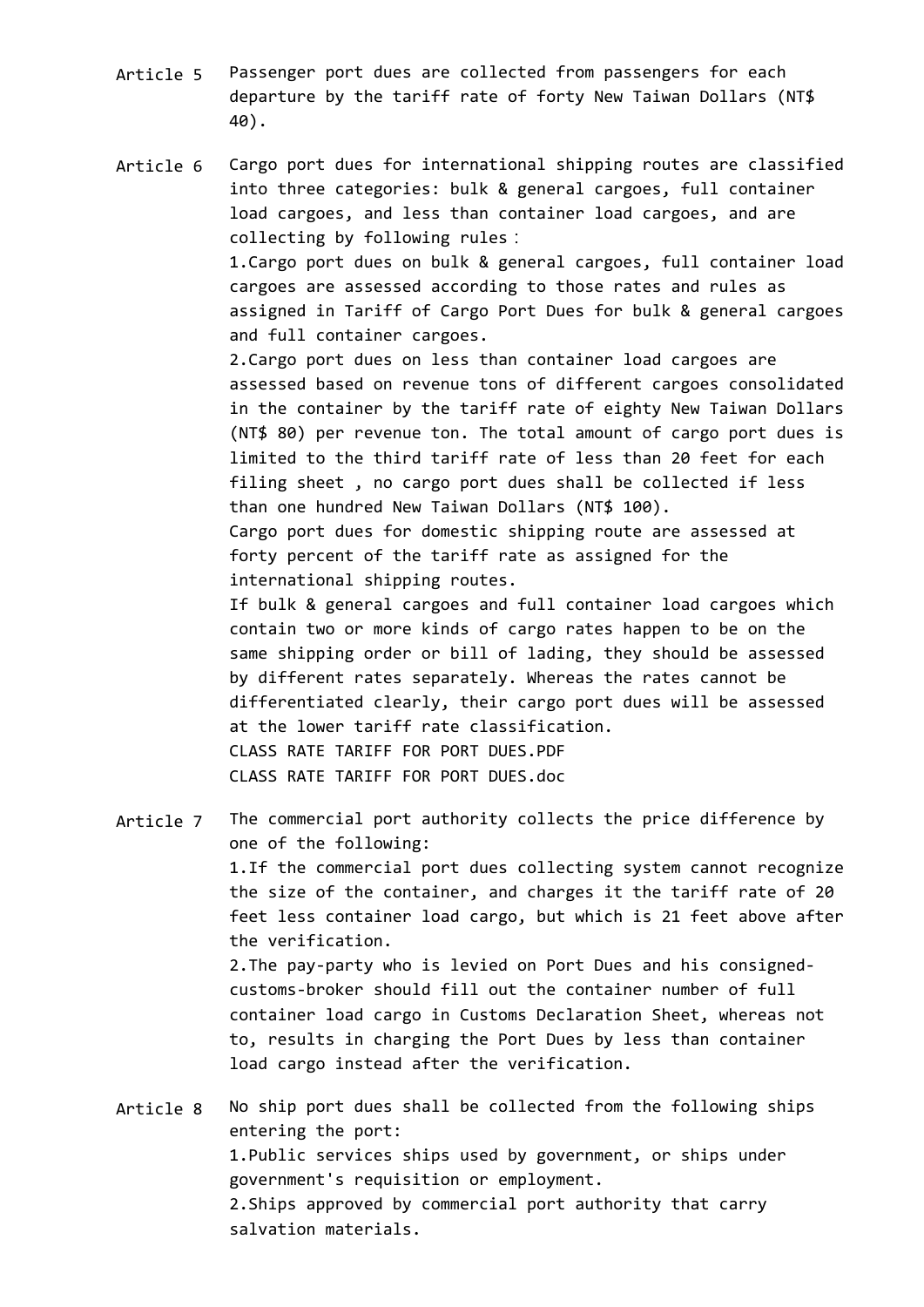3.Ships calling the port to take refuge, accepting examinations, add oil, or add water. 4.Ships calling the port for emergency medical aid or for repairing machinery. 5.Ships with gross registered tonnage of less than 700 tons. 6.Ships purchased or sold exclusively for the use of the transportation services.

Article 9 No passengers dues shall be collected from the following passengers departing from the port: 1.President, Vice President and their dependents. 2.Privileged personnel of foreign entities and international organizations. 3.Personnel of the Republic of China (the ROC) government entities stationed in a foreign country. 4.Children under the age of two.

Article 10 The cargo port dues shall be exempted in accordance with the follows:

1.Goods used by President or Vice President.

2.Public or personal articles used by the privileged personnel of foreign entities and international organizations within R.O.C., provided such privilege treatments are reciprocal in nature.

3.Mailbags of diplomatic organizations.

4.Personal articles carried by employees working for government entities stationed in a foreign country.

5.Military weapons, equipment, vehicles, warships, aircrafts and accessory items, which are under the control of the military organizations, and articles for military use, as well as those articles exclusively for their use.

6.Salvation materials, donated or received by governmental organizations or welfare/charity groups.

7.Outbound cargoes which have been returned from overseas. 8.Transshipment goods.

9.Empty containers used exclusively for carrying goods, and not for selling or leasing purposes.

10.The operational goods, equipments, and machines for its own use stipulated by Article 21 of The Act for the Establishment and Management of Free Trade Zones.

11.Goods, machineries, and equipments that are first exported to taxation areas and then imported back to FTZ port ;If goods are not imported back to the FTZ port upon expiration date, commercial port dues should be paid off.

Article 11 Those as provided in the previous 3 paragraphs that cannot be recognized by the commercial port dues collecting system, will be exempted from paying dues if the obliged party provides supporting documents and files an application with the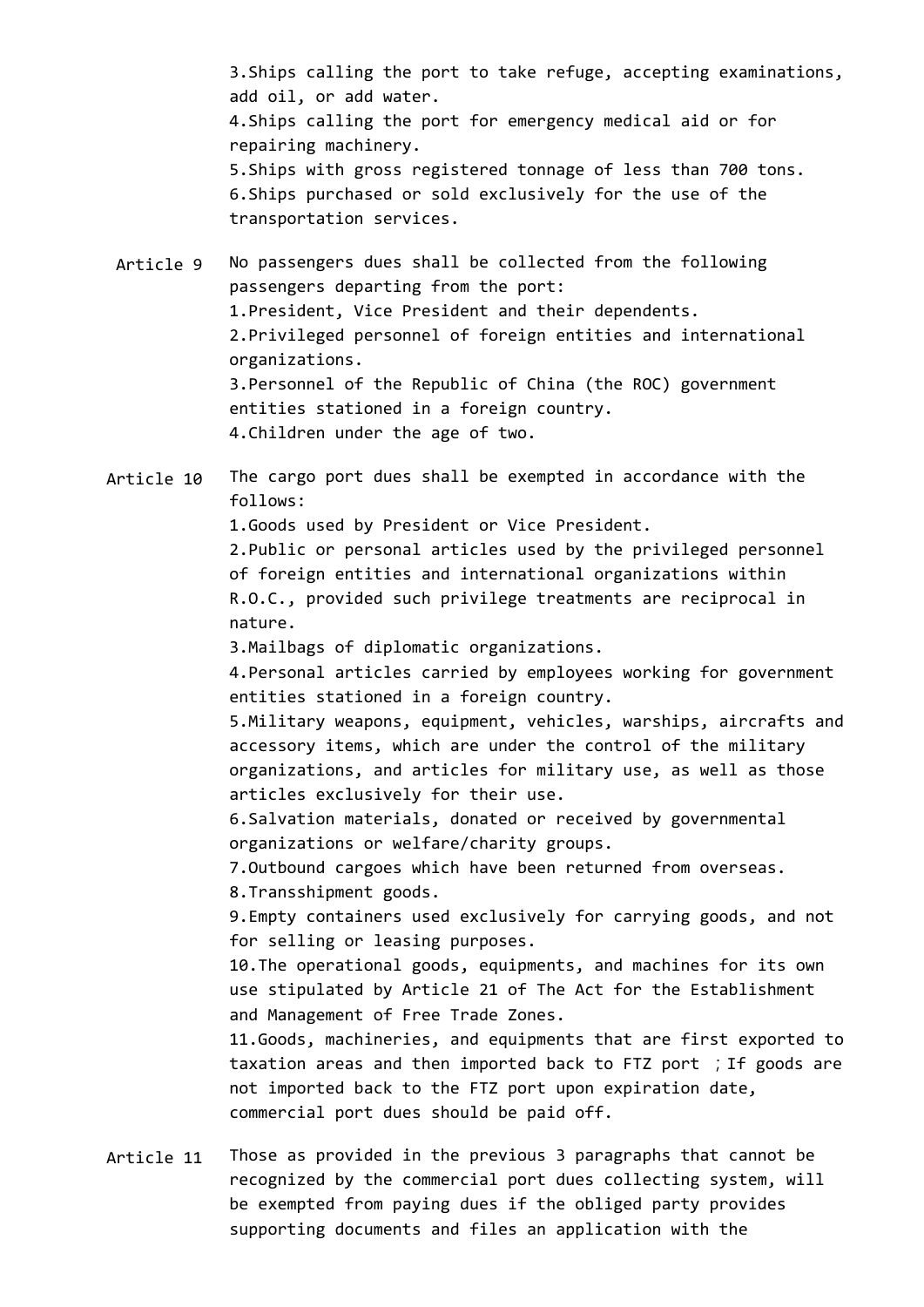commercial port authority for approval, And such supporting documents shall come in as evidence before the commercial port authority issues a bill or within 10 days after the obliged parties have received the commercial port dues bill.

Article 12 For international shipping route, cargo port dues shall be declared by the obliged parties to the commercial port administration at the time when cargoes enters or leaves the port.

> In order to collect cargo port dues as mentioned in the previous paragraph, the commercial port authority is entitled to link with customs clearance network to receive exporting and importing manifests and cargo release information, etc. This information is necessary for calculating the dues, and for preparing the declaration form for cargo port dues for the international shipping route, and for issuing a bill after approving the dues.

The obliged party or its agent may provide the necessary information required in the above paragraph through other networks.

Should the obliged party violates the previous 2 paragraphs in providing information, a filing sheet of cargo port dues for international shipping route shall be filed along with importing or exporting documents, and shall then submit and report to the commercial port authority. The commercial port authority will issue a bill of cargo port dues for international shipping route after approving the application.

As to the filing of cargo port dues for the domestic shipping route, the obliged party or its agents shall fill a filing form for domestic shipping route and submit to the commercial port authority while conducting cargoes loading/unloading operations. The commercial port authority will issue a bill for cargo port dues for domestic shipping route after approving the application.

- Article 13 The collection operation of commercial port dues is executed by the commercial port authority, and the commercial port dues are to be paid by the obliged parties through the following available means: 1.To the cash desk in the commercial port authority office. 2.To a designated financial organization. 3.Through an electronic network transmission system. 4.Other available methods if required. Previous collection operation can be entrusted to other institutions (organizations) by commercial port authorities.
- Article 14 Commercial port authority shall entrust other institutions (organizations) to collect all collected amount of the commercial port dues to the national treasury account designated